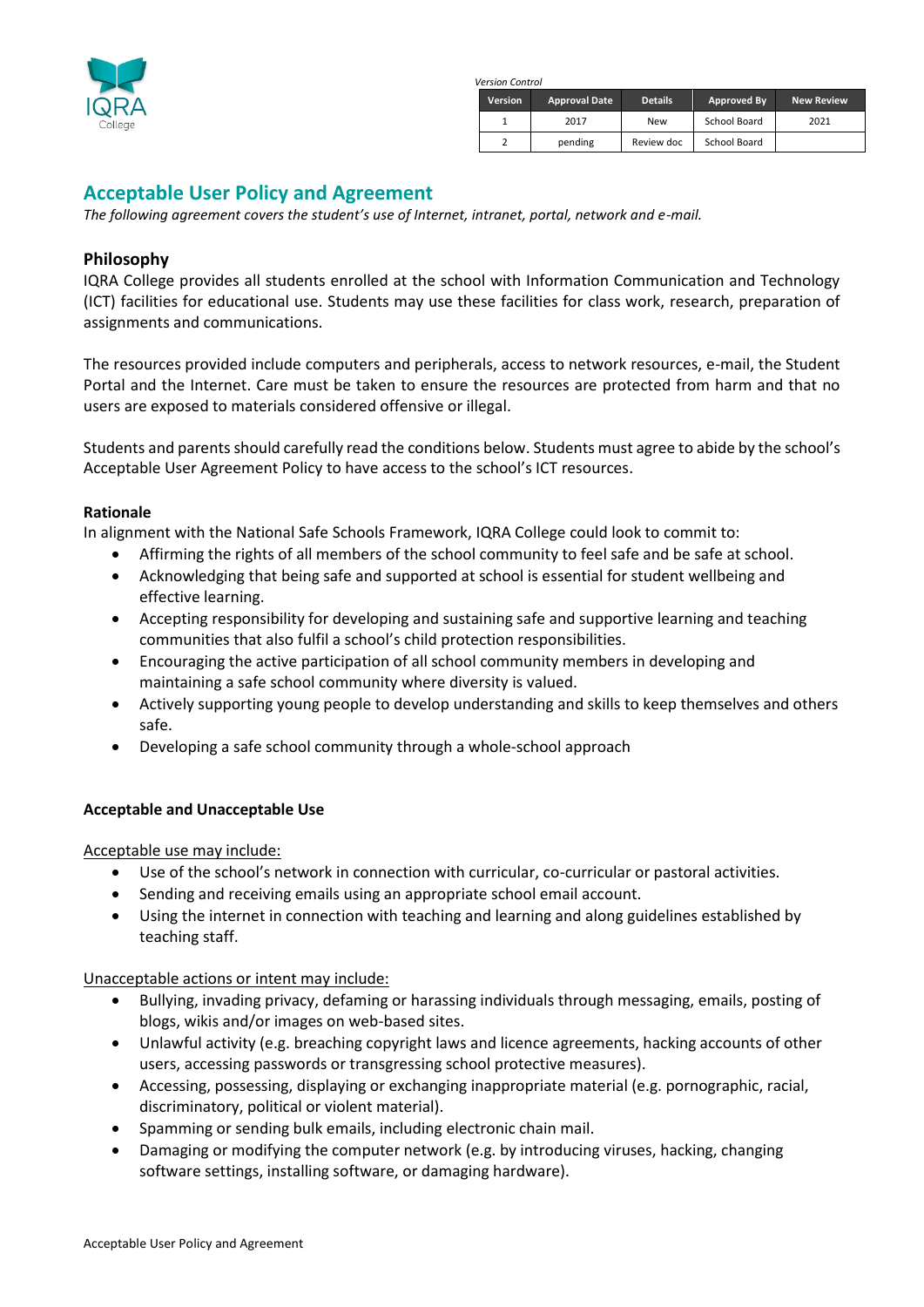

- Using another person's password, disclosing a password to someone or impersonating someone.
- Interfering with another person's computer.
- Trespassing in another person's storage folder or storing files in unauthorised folders.
- Using the network for commercial or profit-making exercises or to purchase goods.
- Wasting network resources through excessive internet downloads.
- Deliberate misrepresentation of the school or its actions.
- Downloading information from the school network in order to provide it to an unauthorised third party.
- Disabling, interfering with or overloading any computer system or protective measure.
- Downloading or transferring illegal file types or subscribing to inappropriate email lists.
- Downloading or transferring games.
- Bringing inappropriate files, including games from home, via storage devices or e-mail (including USB memory sticks, DVDs, CDs, and MP3 storage devices).
- Disclosing personal details such as home address or phone number in a public forum such as a public chat or bulletin board.
- Using the school network to contravene any school rules.

Students must be aware that their electronic communication and work created via the school's network is not private, and that the school may access their storage files to check for compliance with the policy.

# **Internet Use**

The internet provides an opportunity to enhance students' learning experiences by providing access to vast amounts of information across the globe. Use of the internet is intended for research and learning and communication between students and staff.

Students using the internet have the responsibility to report inappropriate behaviour and material to their teachers for e.g. the transmission or receipt of inappropriate internet material from other student or staff.

### **Email use**

Students should exercise good judgement and common sense when creating and distributing email messages. The school and/or individuals may be liable for defamatory, misleading or deceptive statements contained in email messages, and may also be liable for the disclosure of information which is confidential, or which constitutes personal information as defined by the Privacy Act 1988 (Cth).

When using email communication students should be aware of the following:

- Whilst reasonable care is taken, a school cannot guarantee the confidentiality of on-line communication by users of the school's network.
- Emails may be sent to the wrong destination.
- Emails are traceable.
- Emails cannot always be recalled.
- If used carelessly, emails or attachments to emails can cause offence and in extreme cases may give rise to litigation.
- The tone of a written communication may be subject to an interpretation different from the one intended.
- Any email sent from a school's network is the property of the school and will necessarily reflect on the school.
- Email correspondence is no different from paper documents and can be requested by parents or other parties.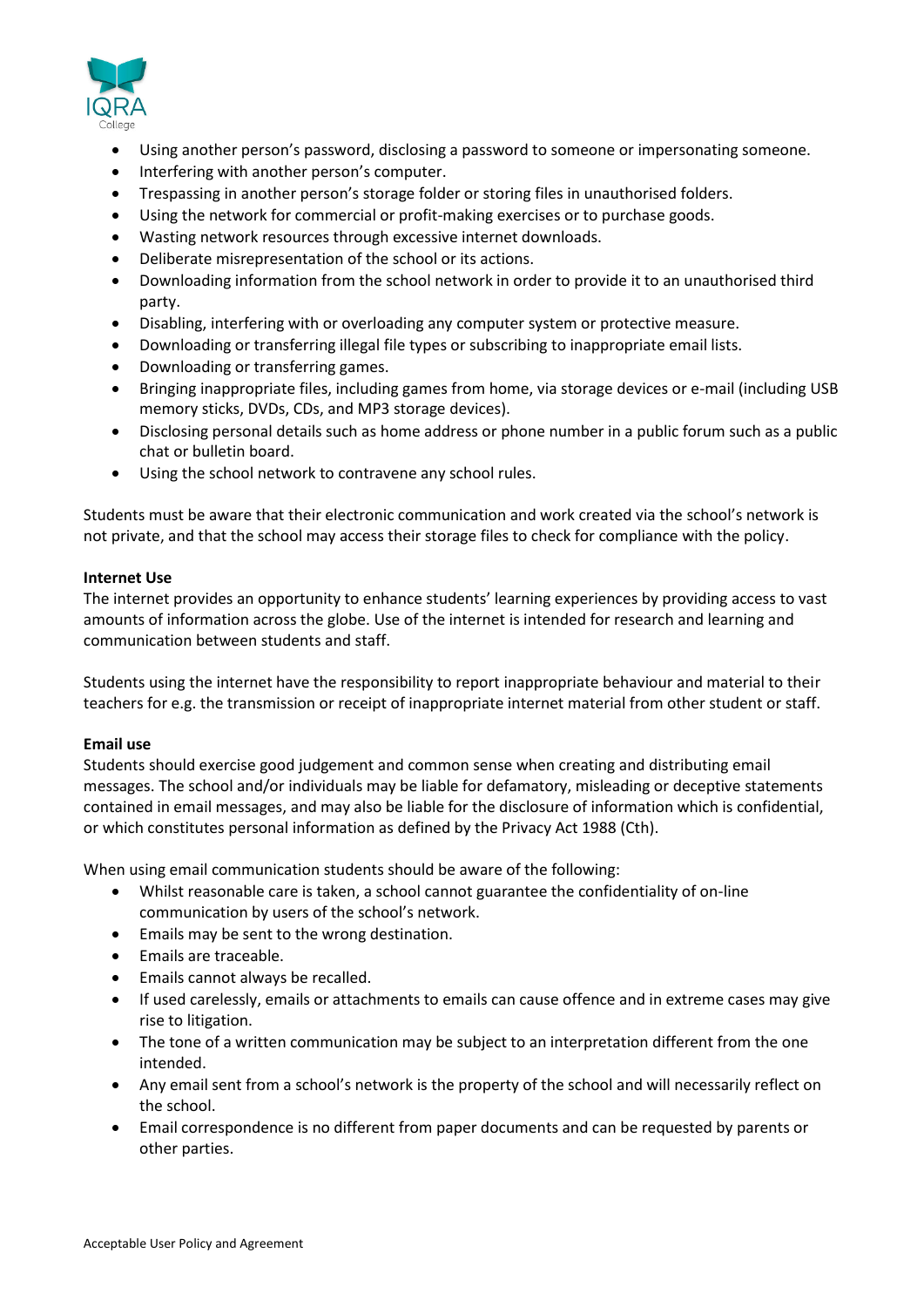

When using email communications, it may be appropriate for students to adhere to the following protocols

- Use the same guidelines, e.g. salutations as would be used with other types of correspondence, and observe the same conventions as with any other correspondence. Individuals should use appropriate language and check emails for typographical and spelling errors before sending.
- Use great caution in the language and tone used in an email.
- Never send an email in haste or anger.
- Delete all addresses of other recipients when forwarding a message.
- Place multiple addresses in the Blind Carbon Copy ("BCC") line if you wish to avoid recipients reading each other's email addresses.
- Scroll through an email before forwarding to make sure that you are only forwarding the intended message.
- Obtain the author's permission when forwarding personal or sensitive emails.
- Be aware that it may not always be appropriate to open or reply to an email from an unknown source. Attachments and emails from unknown origins should be deleted without opening them to view the contents.
- Limit the contents of an email to one subject, thus minimising the possibility of inadvertently forwarding inappropriate messages.

# **Social Networking Sites**

Social networking sites, blogs (web logs) and personal web sites are to be considered as documents that are published within the public domain. Such sites allow the free sharing of information and opinions, therefore are potentially problematic for a number of reasons.

Entries may breach privacy conventions or regulations, may be considered "cyber bullying", may be defamatory, obscene, libellous or be of generally inappropriate content.

Students need to be aware that the public nature of blogs and social networking sites means that anyone can read comments, including the school itself, a prospective employer or a person seeking information about someone's personality, political or religious views. Restrictive privacy settings should be adopted whenever possible.

Students should also be aware that they should not seek friendships with teachers via social networking pages and that students should not be permitted to join a teacher's page.

### **Policy Breach**

Inappropriate use of ICT by students will result in penalties in accordance with the school's behaviour policy and code of conduct. Penalties may include loss of network rights or other sanctions as outlined in the behaviour policy. Students should be aware that breaches of the criminal law using ICT may be a matter for the police.

# **Legal Liability, Legal Obligations and Privileged Information**

Students should exercise caution with regards to exaggeration, colourful language, guesswork, obscenity, copyrighted materials, legal conclusions, and derogatory remarks or characterisations.

The internet does not provide the privacy or control assumed by many users. Students should appreciate that no matter what protections they place around access to their personal sites their digital postings are still at risk of reaching an unintended audience and being used in ways that could complicate or threaten employment.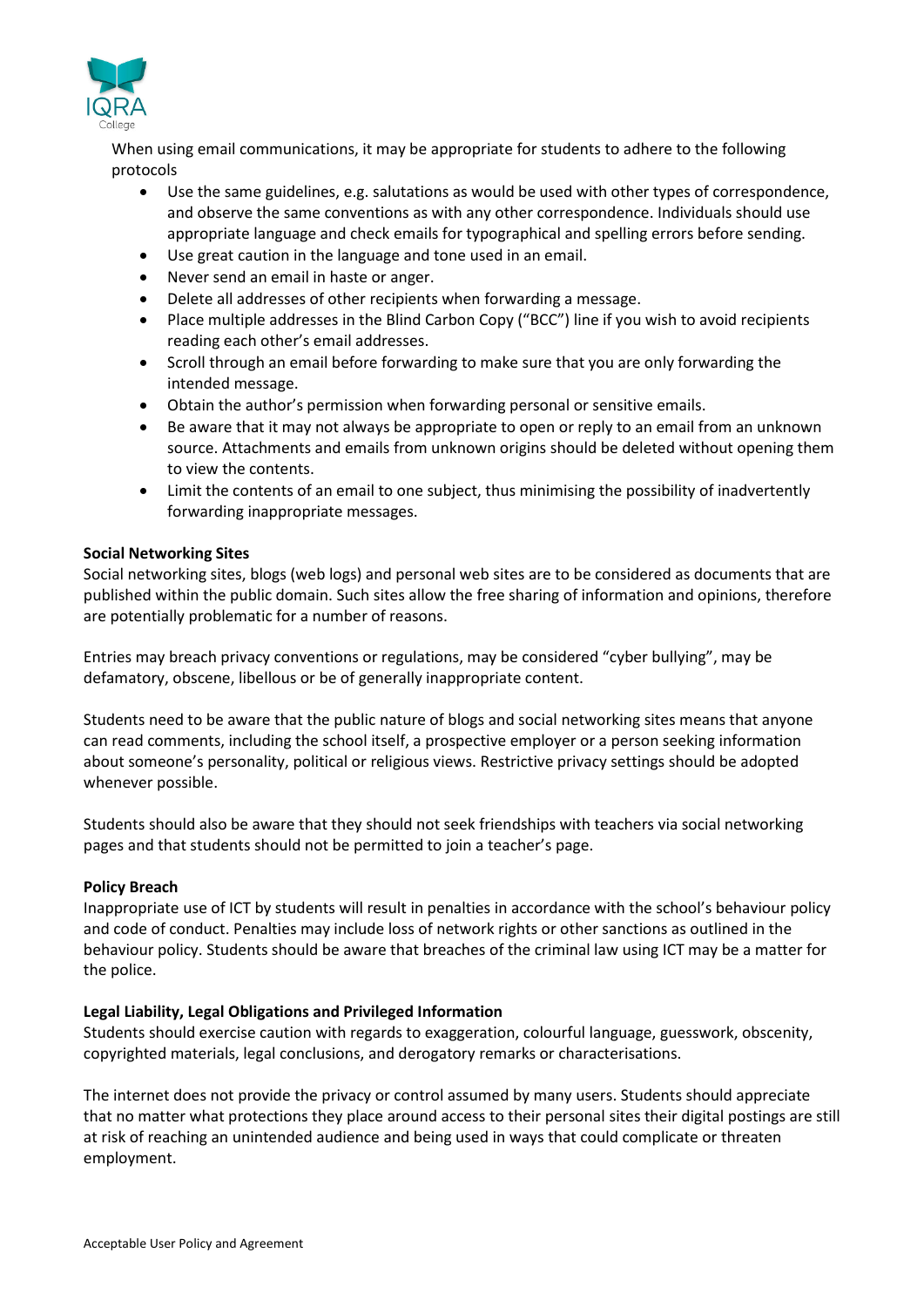

Students should be aware of the following expectations in considering their use of social networking sites:

- Have considered the information and images of them available on their sites and are confident that these represent them appropriately.
- Comments on their site about their school, friends or staff, if published, would not cause hurt or embarrassment to others, risk claims of libel, or harm the reputation of their school, their friends or staff.

Sexual harassment or acts that amount to criminal or sexual assault may be referred to the police. Students, or parents of students, who have been subjected to such acts may take legal action. Acts that constitute an e-crime could be referred to SAPOL. Acts where there is suspicion of child protection issues will be referred to the Child Abuse Report Line (13 14 78) in line with mandatory reporting requirements.

# **Privacy**

Electronic communication is not a secure means of communication. While every attempt would be made by the school to ensure the security of its resources, users must be aware that their security is not guaranteed, particularly when communicated to an external party. The sender should consider the confidentiality of the material they intend to send when choosing the appropriate means of communication.

# **Training**

The school will seek to access programs to educate students and possibly parents on the acceptable use of ICT and the risks.

# Checklist

- Develop a Use of ICT Policy and Procedures relevant to IQRA College ethos, principles and practise. (Include forms and any other relevant paperwork. This process may include consultation with appropriate members of the school community). [refer to Appendix A]
- $\square$  Disseminate the policy and procedures to the school community parents, staff, students, others (volunteers, student placement, etc).
- □ Provide appropriate and adequate training for all staff in relation to their role and responsibilities in the appropriate use of ICT.
- $\Box$  Identify and/or establish links with appropriate outside agencies or bodies if necessary.
- $\Box$  Regularly review policies and procedures to ensure they operate effectively and to implement improvements

# **Relevant Policy and Documents**

Student Wellbeing Behaviour Policy Child Protection Policy AISSA[: Acceptable-Use-of-Information-and-Communication-Technologies-for-Students-in-Schools-](https://www.ais.sa.edu.au/wp-content/uploads/Pages/Policy_Resources/Acceptable-Use-of-Information-and-Communication-Technologies-for-Students-in-Schools-Guidelines.pdf)[Guidelines.pdf \(ais.sa.edu.au\)](https://www.ais.sa.edu.au/wp-content/uploads/Pages/Policy_Resources/Acceptable-Use-of-Information-and-Communication-Technologies-for-Students-in-Schools-Guidelines.pdf)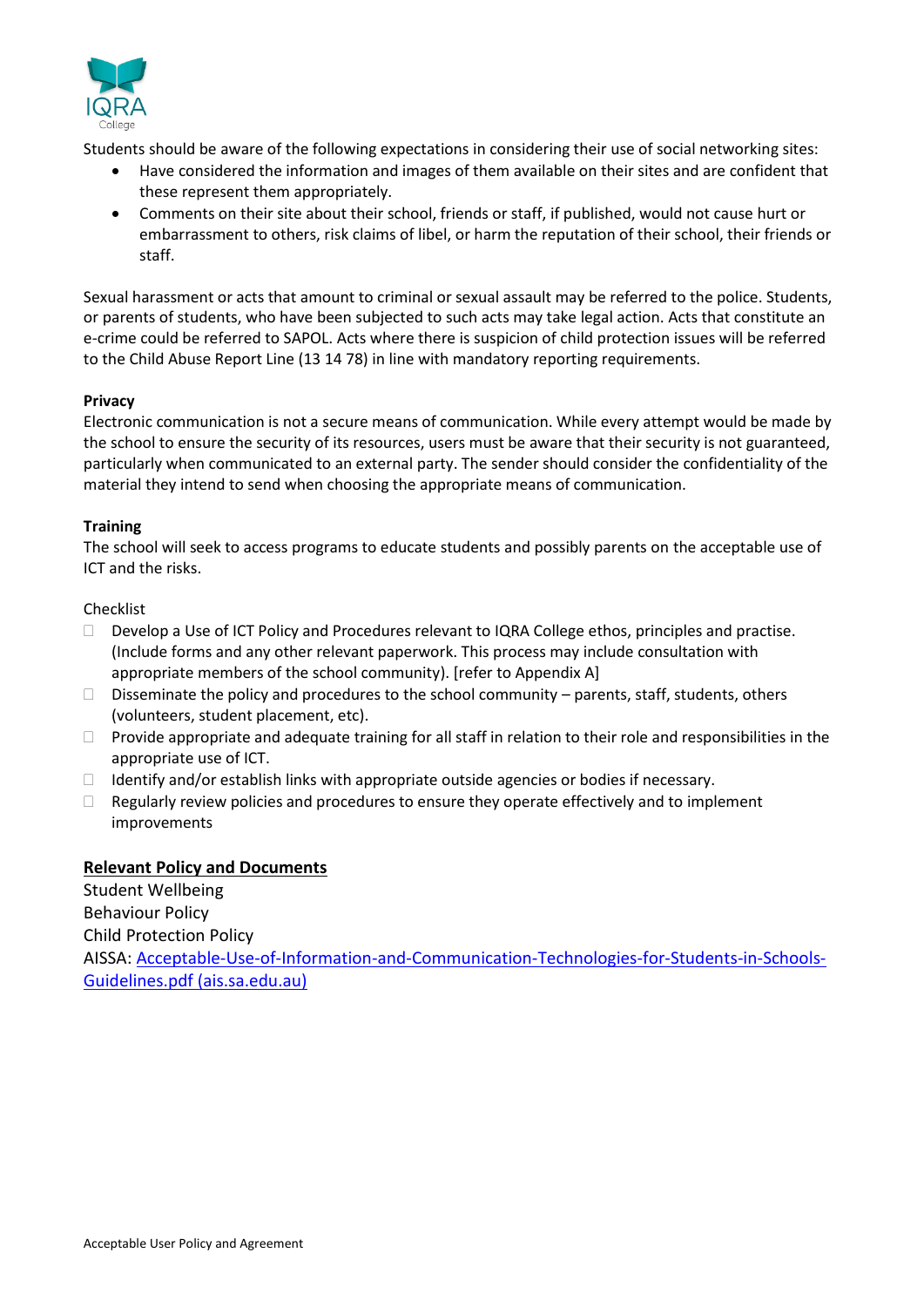

# **Student Agreement and Declaration**

When I use digital technologies and the internet, I agree to be a safe, responsible and ethical user at all times, by:

- respecting others and communicating with them in a supportive manner
- never writing or participating in online bullying (g. forwarding messages and supporting others in harmful, inappropriate or hurtful online behaviours)
- protecting my privacy; not giving out personal details, including my full name, telephone number, address, passwords and images
- protecting the privacy of others; never posting or forwarding their personal details or images without their consent
- talking to a teacher or a trusted adult if I personally feel uncomfortable or unsafe online or if I see others participating in unsafe, inappropriate or hurtful online behaviours when I am at school
- talking to a trusted adult if I personally feel uncomfortable or unsafe online or if I see others participating in unsafe, inappropriate or hurtful online behaviours when I am at home
- carefully considering the content that I upload or post online; knowing that this is a personal reflection of who I am and what people think of me
- reviewing the terms and conditions of use for any digital or online tool (e.g. age restrictions, parental consent requirements), and if my understanding is unclear seeking further explanation from a trusted adult
- confirming that I meet the stated terms and conditions and completing the required registration processes
- handling ICT devices with care and notifying a teacher of any damage or required attention
- abiding by copyright and intellectual property regulations; requesting permission to use images, text, audio and video and cite references where necessary
- no accessing media that falls outside the School's policies
- not downloading unauthorised programs, including games
- not interfering with network systems and security, the data of another user
- not attempting to circumvent system security, controls or network filtering
- not attempting to log into the network with a user name or password of another student or school member.

In addition, when I use my personal mobile devices applicable to Year  $10 - 12$  students) I agree to be a safe, responsible and ethical user at all times, by:

- keeping devices on silent during class times (except when approved as part of a lesson)
- respecting the privacy of others; only taking photos or recording sound or video when others are aware and formal consent has been provided as part of an approved lesson
- respecting others and communicating with them in a supportive manner, including outside school hours and in social contexts by not making harassing phone calls/text messages or forwarding on messages
- obtaining appropriate (written) consent from individuals who appear in images or sound and video recordings before forwarding them to other people or posting/uploading them to online spaces.

# **School owned devices**

# **Ownership**

- Parents and students should be aware that files stored on the device, or on the school's server, are not private
- School owned devices and class sets may be made available for class use or borrowed from the school where deemed appropriate. These devices are the property of the school.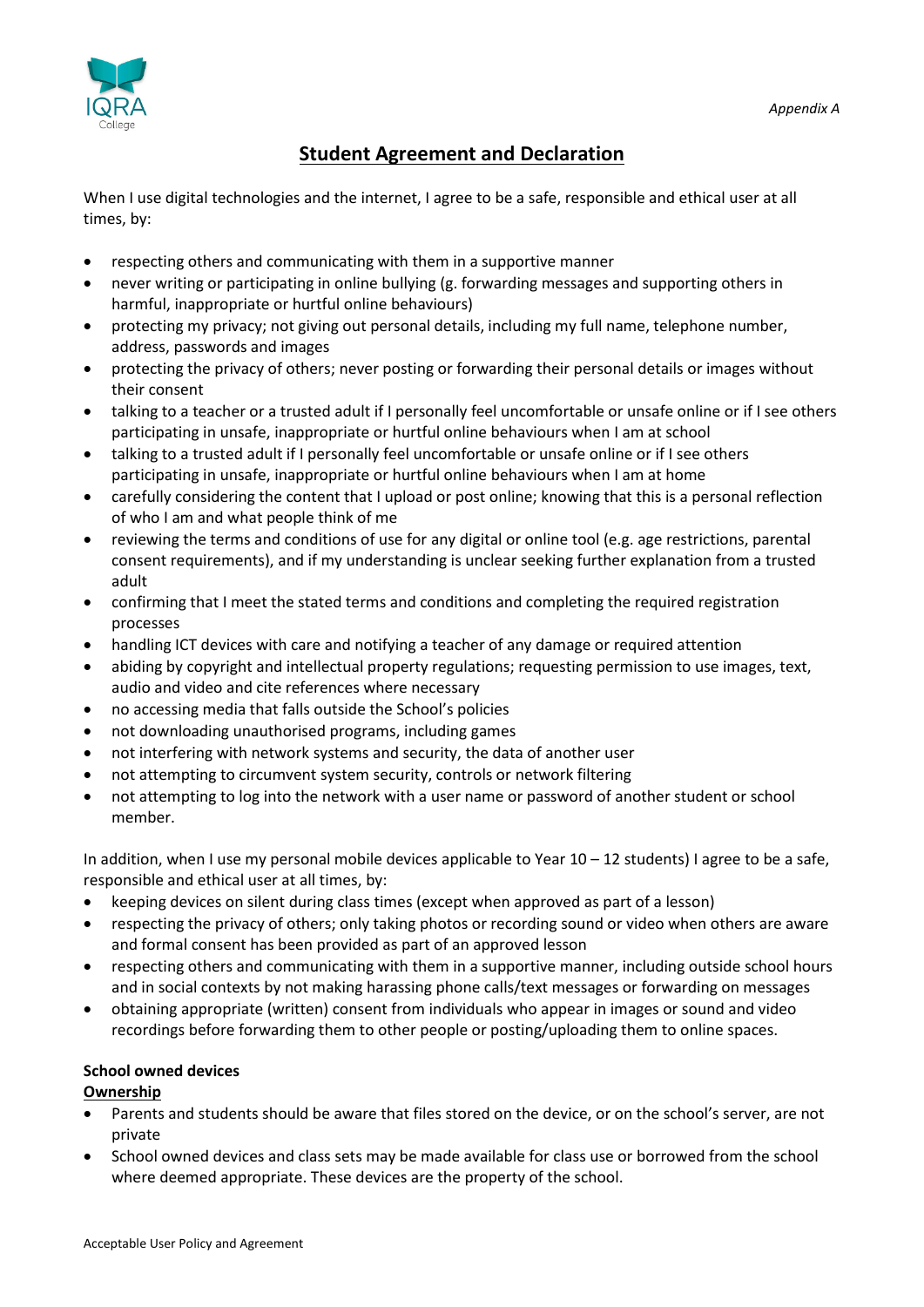

# **Damage or loss of equipment**

- All devices and batteries are covered by a manufacturer's warranty. The warranty covers manufacturer's defects and normal use of the device. It does not cover negligence, abuse or malicious damage
- Any problems, vandalism, damage, loss or theft of the device must be reported immediately to the school
- Students may be required to replace lost or damaged chargers
- In the case of loss or accidental damage, a statement must be signed by a parent and provided to the school
- If a school owned device is damaged or lost, the principal or their nominee will determine whether replacement is appropriate
- If a school owned device is damaged and the damage is not covered by the manufacturer's warranty or any of the school's insurance arrangements, the principal may determine that the student will pay the costs of repairing the damage or if necessary the costs of replacing the device.

# **User responsibilities**

Students are responsible for:

- handling ICT devices with care and notifying a teacher of any damage or required attention
- backing up their data securely
- adhering to this Acceptable Use Agreement when using the machine

# **Personal devices (applicable to year 10 – 12 studenbts)**

#### **Ownership**

- The device is owned by the parents/student but is made available for use as part of the school learning program
- Parents/students should be aware that files stored on the device are private but may be publicly accessed as part of learning programs.

### **Software and access**

- The school will provide information about standard software programs and applications required for installation on personal devices and will advise if new software or applications need to be purchased
- Parents are responsible for purchasing and installing new programs on personal devices. Parents are advised to set up a separate family account (not use their own accounts) to manage purchases for their child's device.

### **School support**

Support will be provided for:

- connecting the device to the school network, internet and other digital technologies
- set up and management of school student email accounts
- all school-based software and associated issues with school applications

### **Support will not be provided for:**

- connecting to home networks, the internet, printers, or other devices
- personal email accounts and settings
- software issues
- hardware issues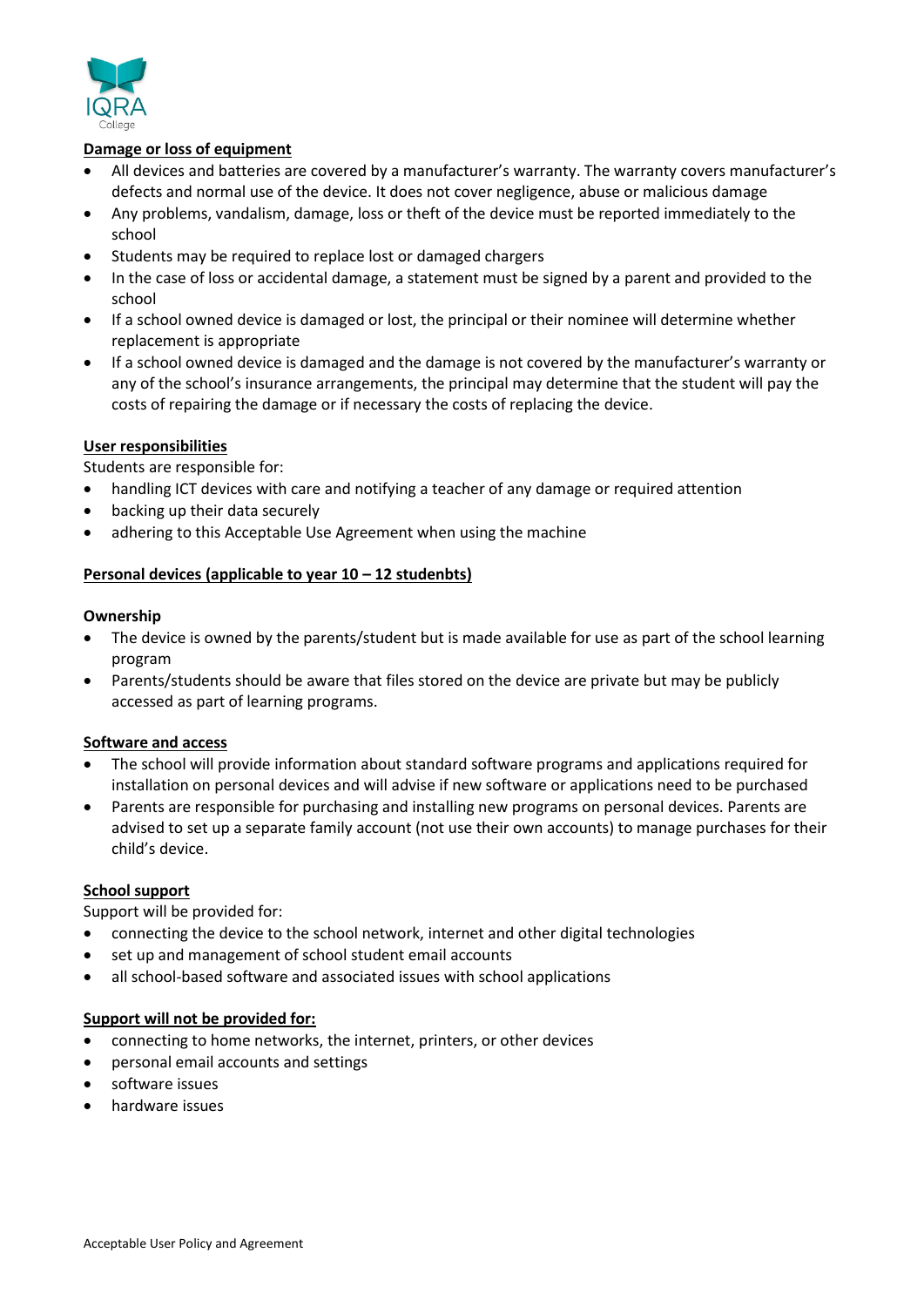

# **Damage or loss of equipment**

- Parents are responsible for making sure the device is covered under their insurance, so that it can be replaced if lost or damaged and student learning is not interrupted.
- The school must be notified if the device is damaged or lost so that a student's learning program is not interrupted whilst being replaced.

### **User responsibilities**

Students are responsible for:

- bringing portable devices fully charged to school every day
- ensuring the device has appropriate virus protection
- backing up data securely
- carrying their device in an appropriate protective case at all times
- adhering to this Acceptable Use Agreement when using the device at all times.

### **Acknowledgement**

This Acceptable Use Agreement applies to all digital technologies and environments, including (although not limited to):

- school owned ICT devices (e.g. desktops, laptops, iPads, printers, scanners)
- student owned devices
- email and instant messaging
- internet, intranet
- Daymap
- Online services (e.g. Gmail, Google Classroom)
- social networking sites (e.g. Facebook, Instagram, etc.)
- video and photo sharing websites (e.g. YouTube)
- blogs or micro-blogs (e.g. Twitter)
- forums, discussion boards and groups (e.g. Google groups)
- wikis (e.g. Wikipedia)
- VOD and podcasts
- video conferences and web

This Acceptable Use Agreement applies when digital technologies are being used at school, during school excursions, at camps and extra-curricular activities, and at home.

### **Parent**

I understand the conditions under which ICT facilities are made available and agree to those conditions. I further understand that additional explanations have been provided to my child, copies of which can be obtained from the school upon request.

I understand that my child may be accessing the Internet for educational purposes or in accordance with this Agreement.

I understand that any use of facilities contrary to this Agreement, or generally, will be treated as a breach of school discipline and shall be dealt with accordingly.

The school reserves the right to vary the terms of this Agreement to accommodate unforeseen circumstances relating to the use of facilities by students. Variations shall be in writing signed by the school Principal and shall be distributed to students and shall take effect accordingly.